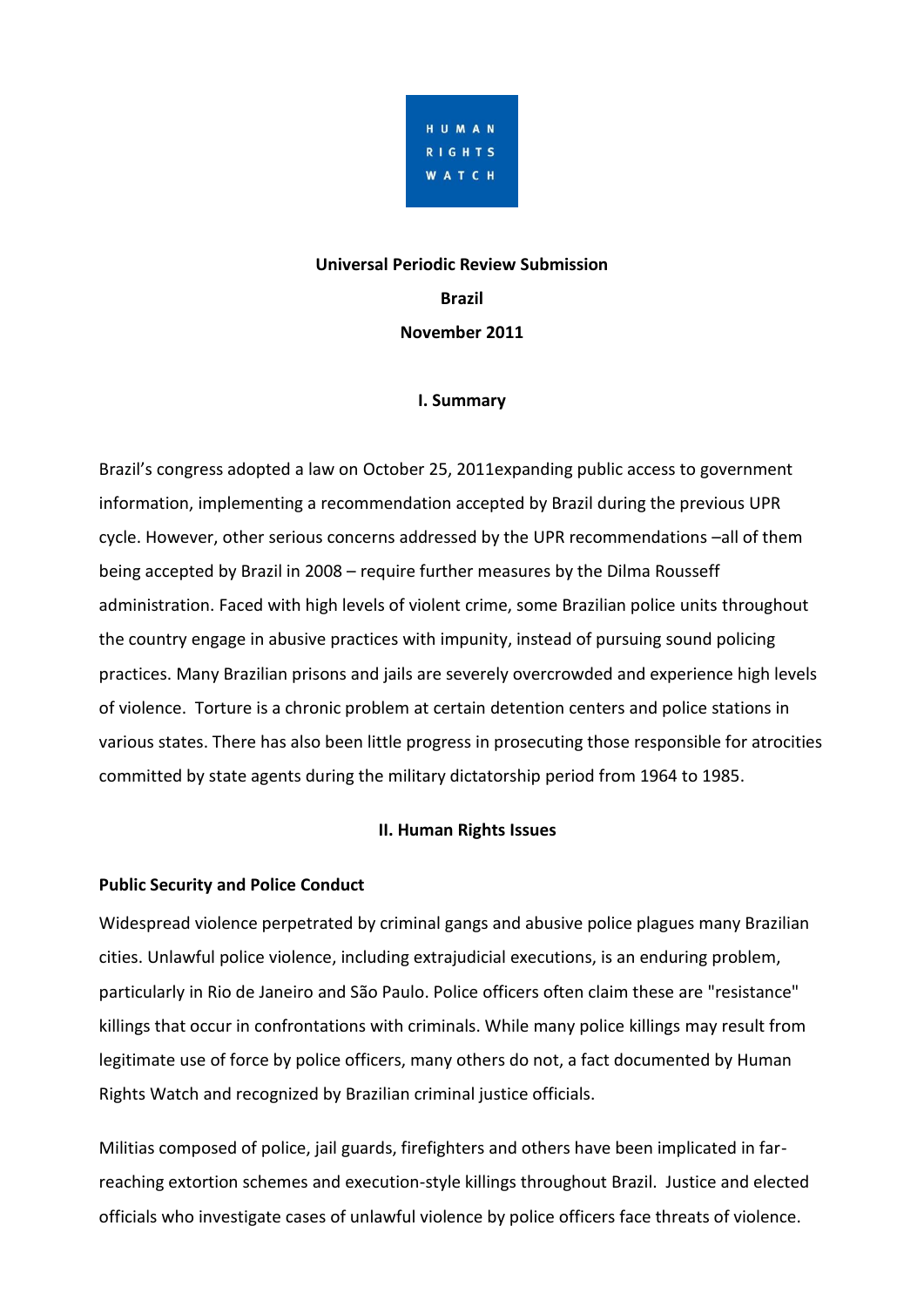According to the United Nations Special Rapporteur on extrajudicial, summary or arbitrary executions, state criminal justice systems rely almost entirely on police investigators to resolve cases of police violence, leaving police largely to police themselves. In 2010 São Paulo's attorney general took an important step to address the problem of police violence by establishing that all cases involving alleged police abuse be investigated by a special unit of prosecutors. Another positive example can be found in Brasilia, where a police oversight unit in the Prosecutor's Office of the Federal District routinely investigates police killing and torture cases. Further steps must be taken to implement the recommendations 2 and 3 accepted by Brazil during the previous UPR in 2008 and to ensure that police who commit abuses are held accountable in Brazil.

#### **Detention Conditions**

Further efforts are needed to ensure the implementation of recommendations 3; 6 and 7 accepted by Brazil during the previous UPR in 2008. Many Brazilian prisons and jails remain violent and severely overcrowded. Delays within the justice system contribute to the overcrowding: almost half of all inmates are in pre-trial detention. Detainees frequently have no access to a lawyer or to bail and may wait months even for an initial appearance before a judge. HIV and tuberculosis prevalence rates in Brazilian prisons are far higher than rates in the general population; inhumane conditions facilitate the spread of disease, and prisoners' access to medical care remains inadequate.

Physical abuse only compounds the ill health of inmates. Torture is a chronic problem at certain Brazilian detention centers and police stations.

On September 30, 2011, President Dilma Roussef proposed legislation to create a National System to Prevent and Combat Torture to monitor detention centers throughout the country and investigate allegations of torture and ill-treatment. The bill is under the consideration of the Congress.

#### **Confronting Past Abuses**

Under international law, governments have an obligation to provide victims of serious human rights abuses with an effective remedy, including justice, truth, and adequate reparations. The

2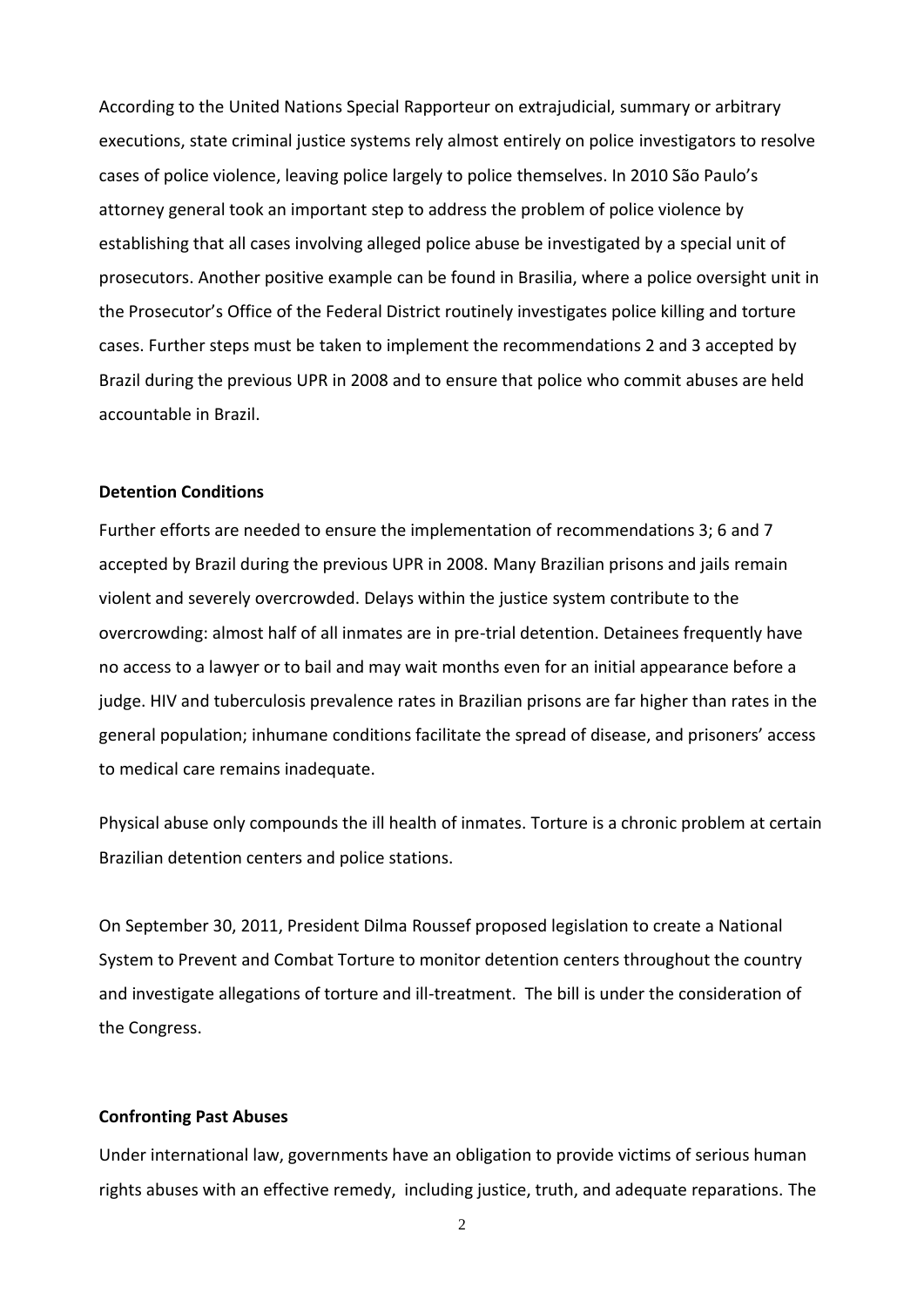Inter-American Court of Human Rights determined in November 2010 that Brazil's amnesty law is incompatible with this obligation, holding that the amnesty law cannot bar the investigation and prosecution of those responsible for serious human rights violations. Calls for accountability in Brazil have grown in the past two years.

State agents were responsible for systematic human rights violations during the military dictatorship period from 1964 to 1985, including extrajudicial killings, forced disappearances, torture, arbitrary detention, and the curtailment of free expression. According to official estimates, around 50,000 persons were detained just in the first months of the dictatorship and roughly 10,000 went into exile during that period. *Brazil: Never Again* (*Brasil: Nunca Mais*), an authoritative report secretly researched using the archives of Brazil's military justice system and released by the São Paulo Archdiocese in 1985, described 1,918 accounts of torture from 1964 to 1979 and noted that its source material excluded an "incalculable" number of other cases.

To date, more than 12,000 victims of these abuses have been granted financial compensation by the government. In October 2011, Congress also approved a law creating a truth commission charged with "examining and clarifying" human rights abuses committed between 1946 and 1988. However, there has been little progress in prosecuting those responsible for atrocities. No Brazilian official has been criminally charged for human rights violations committed during the dictatorship. A 1979 amnesty law has thus far been interpreted to bar prosecutions of state agents, an interpretation that the Supreme Court reaffirmed in April 2010.

#### **III. Recommendations to be made to the government of Brazil**

#### **Regarding Public Security and Police Violence:**

 Ensure that all police officers who break the law are brought to justice. To this end, Brazil should be urged to actively promote the creation of permanent units within public prosecutors offices at the state level specialized in police killing cases, with sufficient personnel, resources, and expertise to ensure effective investigation and prosecution of police abuse cases.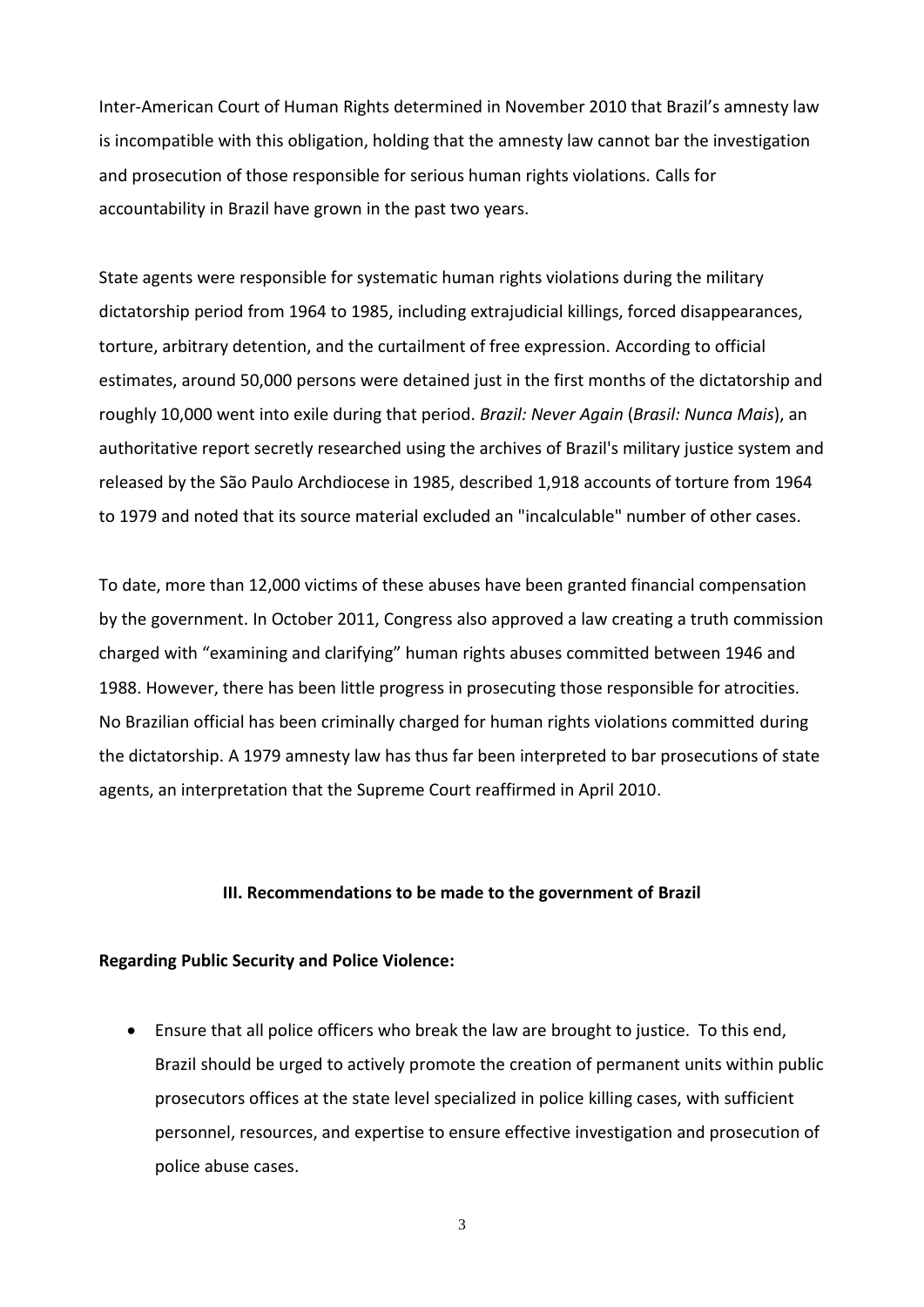- Link the disbursement of federal funds for state programs to strict benchmarks mandating a sharp reduction in killings by police officers, with particular attention to "resistance" killing by police.
- Increase the involvement of the federal police in efforts to counter militias and death squads, particularly when and where states are unwilling or unable to address the problem.
- Ensure that state Ombudsman offices have the resources to provide effective external oversight.
- The Attorney General of Brazil, for his part, should take a more active role in ensuring that individual rights are respected by Brazilian state and local police forces.
- The Secretariat for Human Rights of Brazil should create a permanent federal forensics team specializing in the investigation of human rights crimes. The team should conduct direct examinations or review the performance of state-level forensics investigators.

# **Regarding Detention Conditions:**

- Ensure respect for and protection of the human rights of all detainees, including guarantees of due process and protection against cruel and inhumane treatment.
- Ensure that Congress, for its part, quickly approves the legislation proposed on September 20, 2011 creating a National System to Prevent and Combat Torture to monitor detention centers throughout the country and investigate allegations of torture and ill-treatment.
- Take prompt action to improve medical care throughout detention centers and decrease overcrowding by increasing the use of bail, parole, and non-custodial sentencing options. Specifically, federal and state officials must monitor the